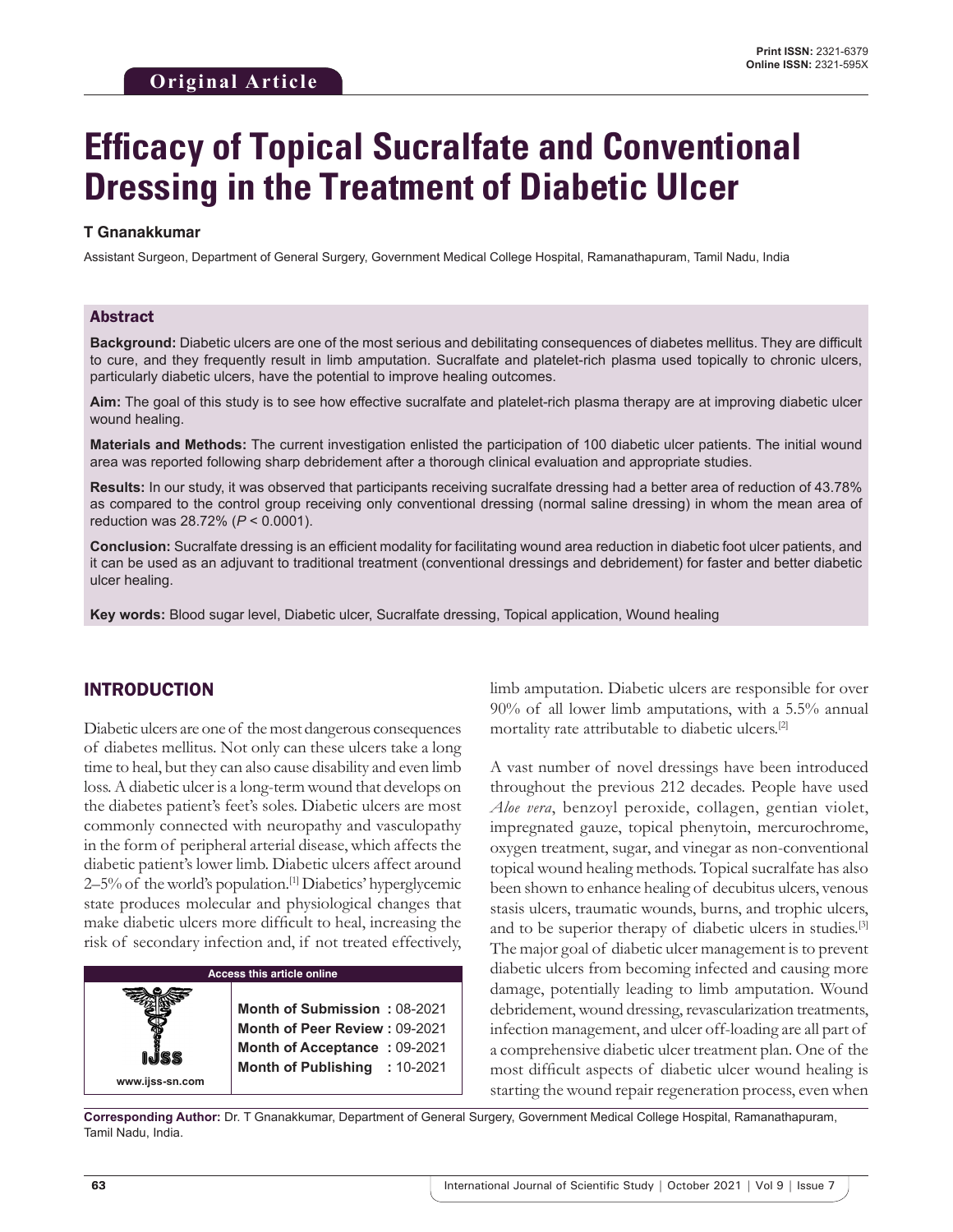the ulcers have been properly treated.<sup>[4]</sup> Even when patients are treated with gold-standard therapy, diabetic ulcers take an average of 6 months to heal, with a 30% recovery rate. Even with gold-standard therapy, 14% of patients will have their limbs amputated, and 12.8% of patients will die. As a result, we can infer that the treatment for diabetic ulcers took a long time, was ineffective, and was not cost-effective.

Sucralfate is a cytoprotective medication used to treat ulcers in the gastrointestinal tract, such as gastric ulcers, duodenal ulcers, and gastritis. Sucralfate can also be used topically in open wounds, according to newer studies, and has shown to be effective in the treatment of persistent ulcers.[1] Sucralfate's capacity to prevent and mend wounds is linked to its ability to maintain blood vessel integrity. Vasculopathy is one of the key pathological processes in diabetes mellitus, as we all know. As a result, sucralfate aids in the maintenance of normal blood flow, increasing the bioavailability of wound healing growth factors.<sup>[5]</sup> Sucralfate dressing, mupirocin dressing, hemocoagulase dressing, oxum solution, and other topical treatments have been explored for decades. Treating an ulcer with a moist wound healing treatment speeds up the process of reepithelialization.<sup>[1]</sup> The efficacy of sucralfate versus conventional dressing in the healing of diabetic ulcers is compared in this study.

# MATERIALS AND METHODS

This prospective study was carried out at Hospital's Department of Surgery in Government Medical College Hospital, Ramanathapuram. Patients with long-standing diabetic ulcers (>2 weeks) were recruited, with 50 patients randomly assigned to the study group and 50 patients to the control group.

#### **Inclusion Criteria**

Patients aged 12–75, with diabetic ulcers that has been presented for more than 2weeks and a diameter of 15–15 cm, and who have agreed to receive topical sucralfate therapy.

#### **Exclusion Criteria**

Immunocompromised patients, concomitant septicemia and osteomyelitis, skin cancers, diabetic ketoacidosis, exposed bones, tendons, and charcot joint of the 100 patients, 50 were treated with regular saline dressings while the other 50 were treated with sucralfate dressings. Both groups used off-loading of pressure from the affected area and did not use antibiotics. The ulcers were photographed before and after the dressings, as well as the ulcers' culture and sensitivity before and after the dressings. The initial wound area was measured following sharp debridement by measuring length × width (ulcer should be 15 cm  $\times$  15 cm) after a thorough clinical evaluation and related tests. Both groups were given dressings once a day. In both groups, patients were monitored on a daily basis for 3 weeks. Planimetry was used to measure the area of the target ulcer using a clear graph sheet as the outcome.

## RESULTS

The average age of the trial participants was 64.55 years in the conventional dressing group and 62.28 years in the topical sucralfate therapy group.



Incidences of diabetic ulcers were more in males (64%) as compared to females (36%). Among the group receiving conventional treatment, 33% were male and 17% were female. In topical sucralfate therapy group, 19% were female and 31% were male.



Grade 1 ulcer was observed in a lower rate of incidence (45%) compared to grade 2 (55%). The topical sucralfate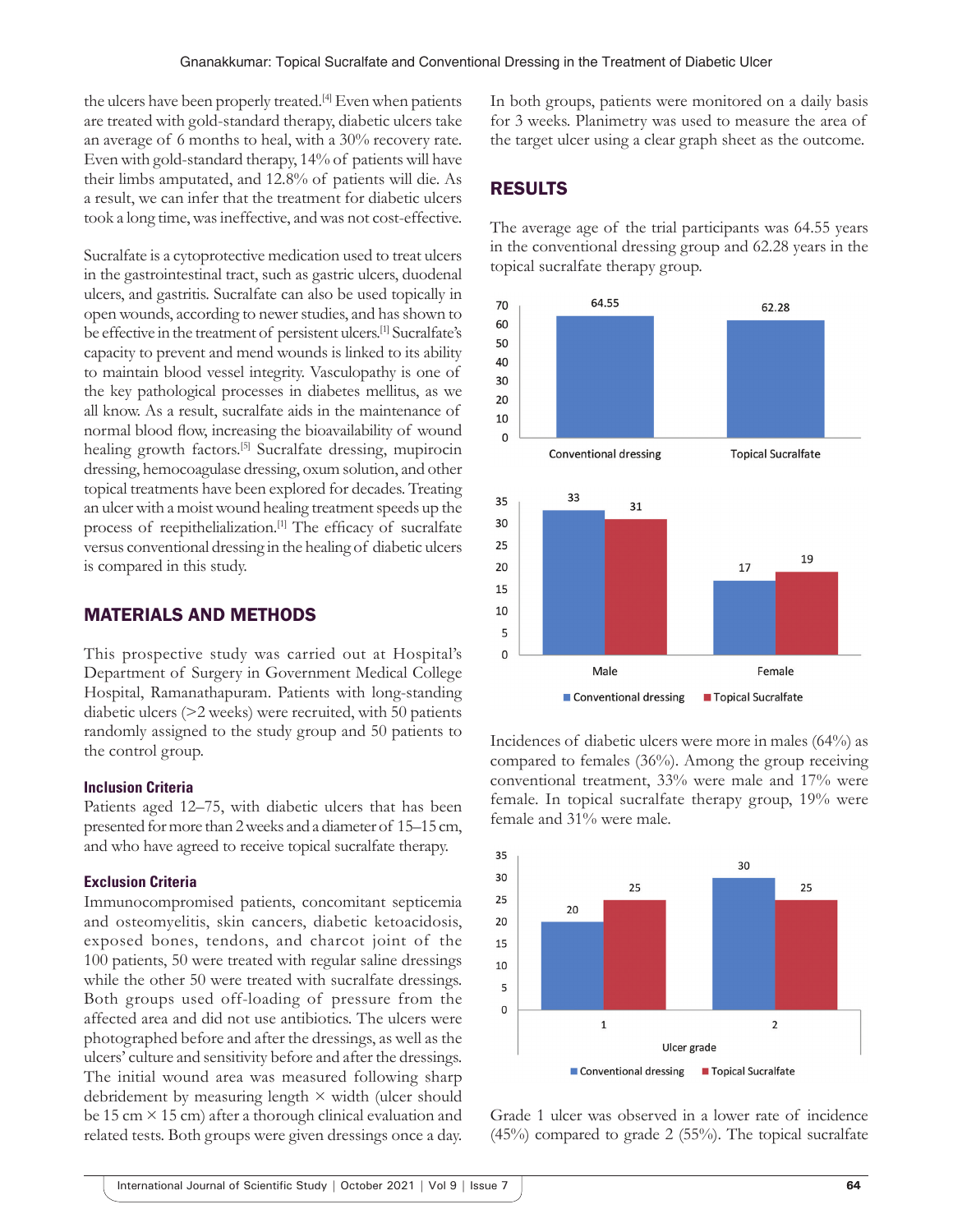therapy group comprised of 25% of patients in grades 1 and 2, while 20 and 30% of patients were found to be in grades 1 and 2 in the group that received conventional dressing.



The random blood sugar (RBS) levels were higher in the group that received conventional dressing (184.73 mg/dl) while a comparatively lower RBS level was observed in the other group (177.17 mg/dl).



Surface area before (in mm<sup>2</sup>) The surface area of ulcer in the group that was categorised to receive conventional dressing was 2933.2 mm<sup>2</sup> and that in the other group was 270.14 mm<sup>2</sup>.

| Group                          | Mean  | <b>Std. Deviation</b> | P-value  |
|--------------------------------|-------|-----------------------|----------|
| % of Reduction in surface area |       |                       |          |
| Conventional dressing          | 28.72 | 922                   | < 0.0001 |
| <b>Topical Sucralfate</b>      | 4378  | 7.56                  |          |

There was a reportedly larger reduction in surface area of ulcer (43.78) in the group that received topical sucralfate therapy group compared to a 28.72% reduction observed in conventional dressing therapy group.

Duration of healing in weeks. The group that received conventional dressing reported a healing time of 6.29 weeks and that of topical sucralfate therapy group was 3.12 weeks.

# **DISCUSSION**

Diabetic ulcers are one of the most common surgical complications. Various treatments for treating these ulcers



have been used in the past. The idea that ulcers should be kept dry is rapidly fading. A wide range of novel dressings have been created over the last quarter-century. Sucralfate therapy is found to be the most effective at speeding up the healing of diabetic ulcers. Sucralfate has been demonstrated in preclinical studies to promote the granulation tissue formation and thus promoting cutaneous ulcer healing.[6] In light of previous research on the efficiency of sucralfate in diabetic ulcers, we conducted this study to see if sucralfate administered topically to diabetic ulcers effectively reduces wound size when compared to a standard saline dressing (conventional treatment).

The mean age group of patients with diabetic ulcer was found to be 64.55 and 62.28 in groups that received conventional treatment as well as that received topical sucralfate therapy respectively. A similarly reported mean age group was 56 and 58 years in conventional dressing group and sucralfate group respectively.<sup>[7]</sup> A predominance of ulcer incidence in males was also reported by Nagalakshmi *et al*. [1] and Preethi *et al*. [7] similar to our study results. The Pressure Ulcer Scale for was used to assess the severity of ulcer that indicated 55% of patients in grade 2 that was comparatively higher than those in grade 1 (45%). Pourandish *et al*.,<sup>[8]</sup> who published a comparative examination of pressure ulcer healing with topical daily application of sucralfate and silver sulfadiazine, employed the Pressure Ulcer Scale for Healing instrument to evaluate the ulcer healing process.

Foot ulcers (sores) can develop in diabetics for a variety of causes. Nerve injury and restricted blood supply to the feet and legs are examples. High blood glucose levels may impair the capacity of foot ulcers to heal; hence, strict blood glucose control may be advantageous.[9] As a result, the RBS of the patients was determined. RBS level of over 177.17 mg/dl was observed in patients. In a previous study conducted by Shabhay *et al*.,[10] it was reported that High blood glucose levels and anaemia